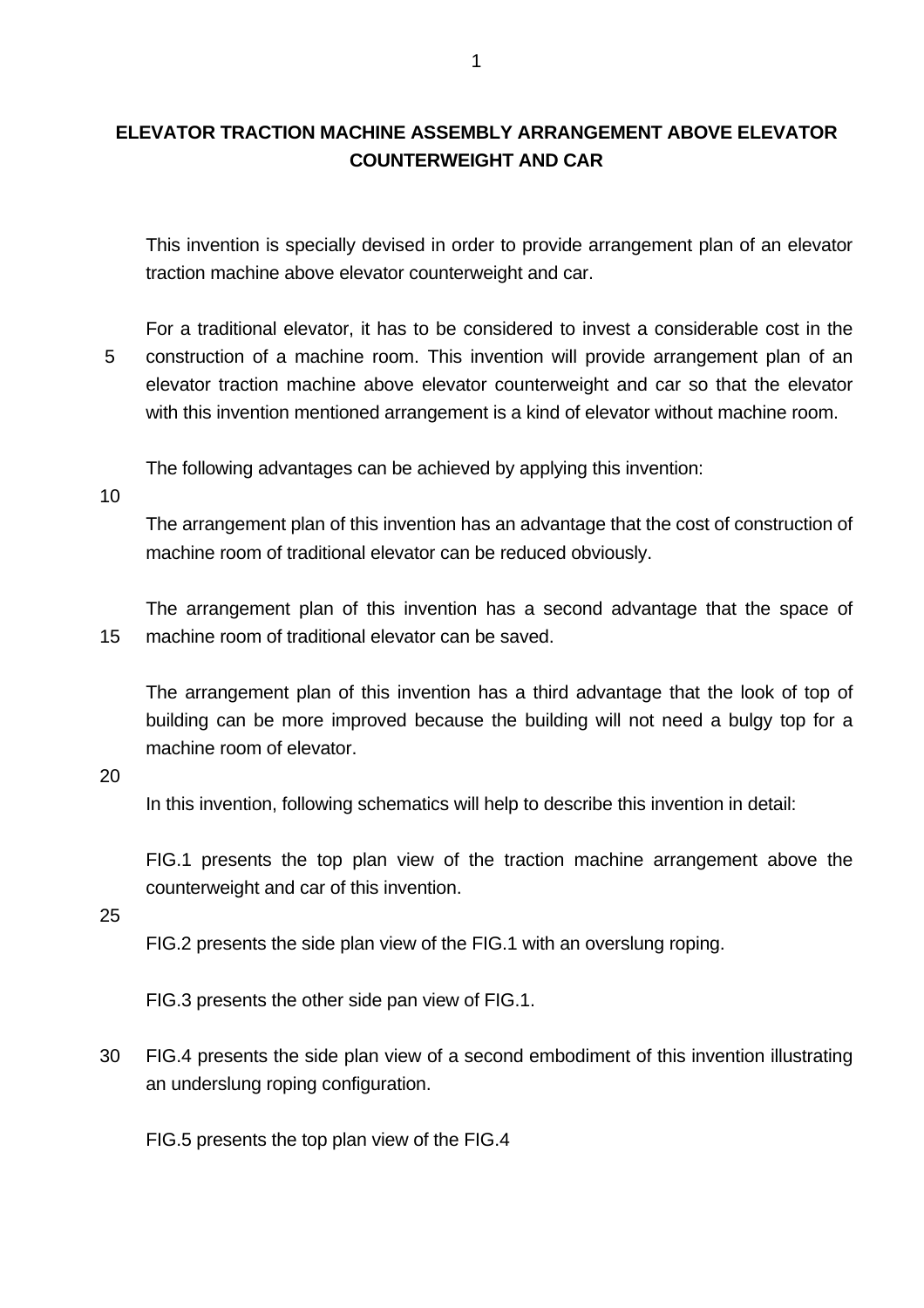FIG.6 presents the fixing position of the traction machine which is applied in this invention.

5 The traction machine arrangement according to this invention is presented in FIGS.1-2-3 diagrammatically.

The elevator with the traction machine arrangement of this invention runs in hoistway 200 surrounded by structure 100. The structure 100 has sidewalls 201, 202, 203, 204.

10 At the top portion of sidewall 201, there is the support hole 5 shown in FIG.3.

At the top portion of sidewall 203, there is the support hole 6 shown in FIG.3.

15 The support hole 5 is symmetrical with the support hole 6 on the opposite sidewalls 201, 203.

The traction machine assembly 99 contains traction machine 1 with a driving sheave 2, support members 3, 4 and ropes plate 7. The traction machine 1 with a driving sheave 2 is fixed on two support members 3, 4 at the two sides of the traction machine 1 with

20 bolts. The two ends of the support members 3, 4 are located in the support holes 5, 6 of sidewall 201, 203 in the structure 100.

The projection of the traction machine assembly 99 overlaps with the projection of elevator car 10 and elevator counterweight 11.

25

The supporting members 3, 4 are substantially parallel to the centerline 301 of the elevator car 10.

30 The elevator car 10 is suspended by traction ropes 12 by means of car top pulleys 13 and 14, and runs upwardly or downwardly along car guide rails 40, 41.

The elevator counterweight 11 is suspended by traction ropes 12 by means of counterweight top pulley 15 and runs upwardly or downwardly along counterweight guide rails 42, 43. The number of steel traction ropes is usually at least 3.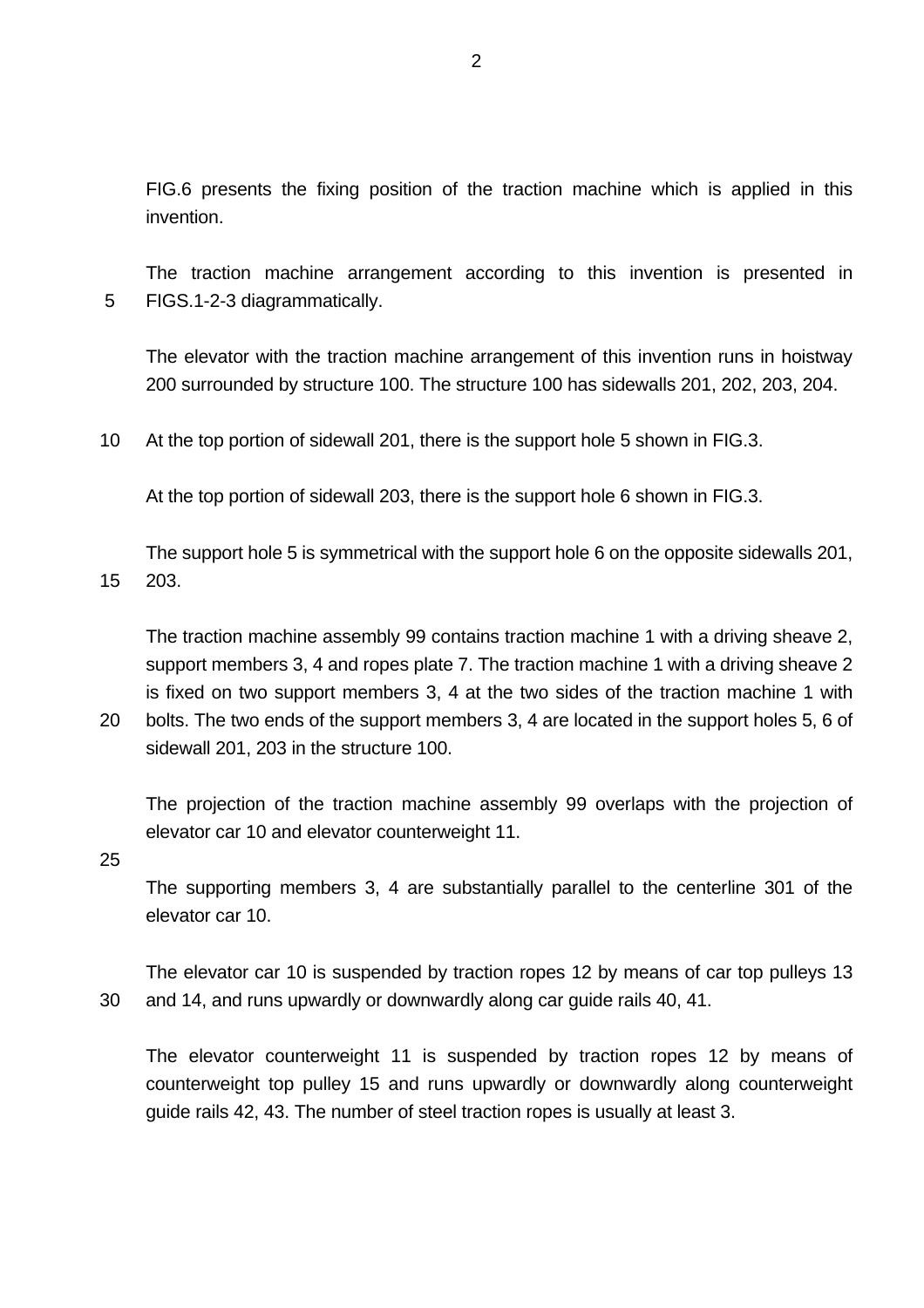One end of the traction ropes 12 is fixed on the ropes plate 7 of traction machine assembly 99, the other end of the traction ropes 12 is fixed on the top portion of the hoistway. As shown in FIG.2-3, the elevator car 10 is overslung.

5 The direction of the diameter of the driving sheave 2 of the machine 1 is substantially vertical to the plane between counterweight guide rails 42, 43.

FIG.4-5 presents the second embodiment of this invention illustrating an underslung roping configuration.

10

25

30

The elevator with the traction machine arrangement of this embodiment runs in hoistway 200 surrounded by structure 100. The structure 100 has sidewalls 201, 202, 203, 204.

15 At the top portion of sidewall 201, there is the support hole 5 shown in FIG.5.

At the top portion of sidewall 203, there is the support hole 6 shown in FIG.5.

20 The support hole 5 is symmetrical with the support hole 6 on the opposite sidewalls 201, 203.

The traction machine assembly 99 contains traction machine 1 with a driving sheave 2, support members 3, 4 and ropes plate 7. The traction machine 1 with a driving sheave 2 is fixed on two support members 3, 4 at the two sides of the traction machine 1 with bolts. The two ends of the support members 3, 4 are located in the support holes 5, 6 of sidewall 201, 203 in the structure 100.

The projection of the traction machine assembly 99 overlaps with the projection of elevator car 10 and elevator counterweight 11. The supporting members 3, 4 are substantially parallel to the centerline 301 of the elevator car 10.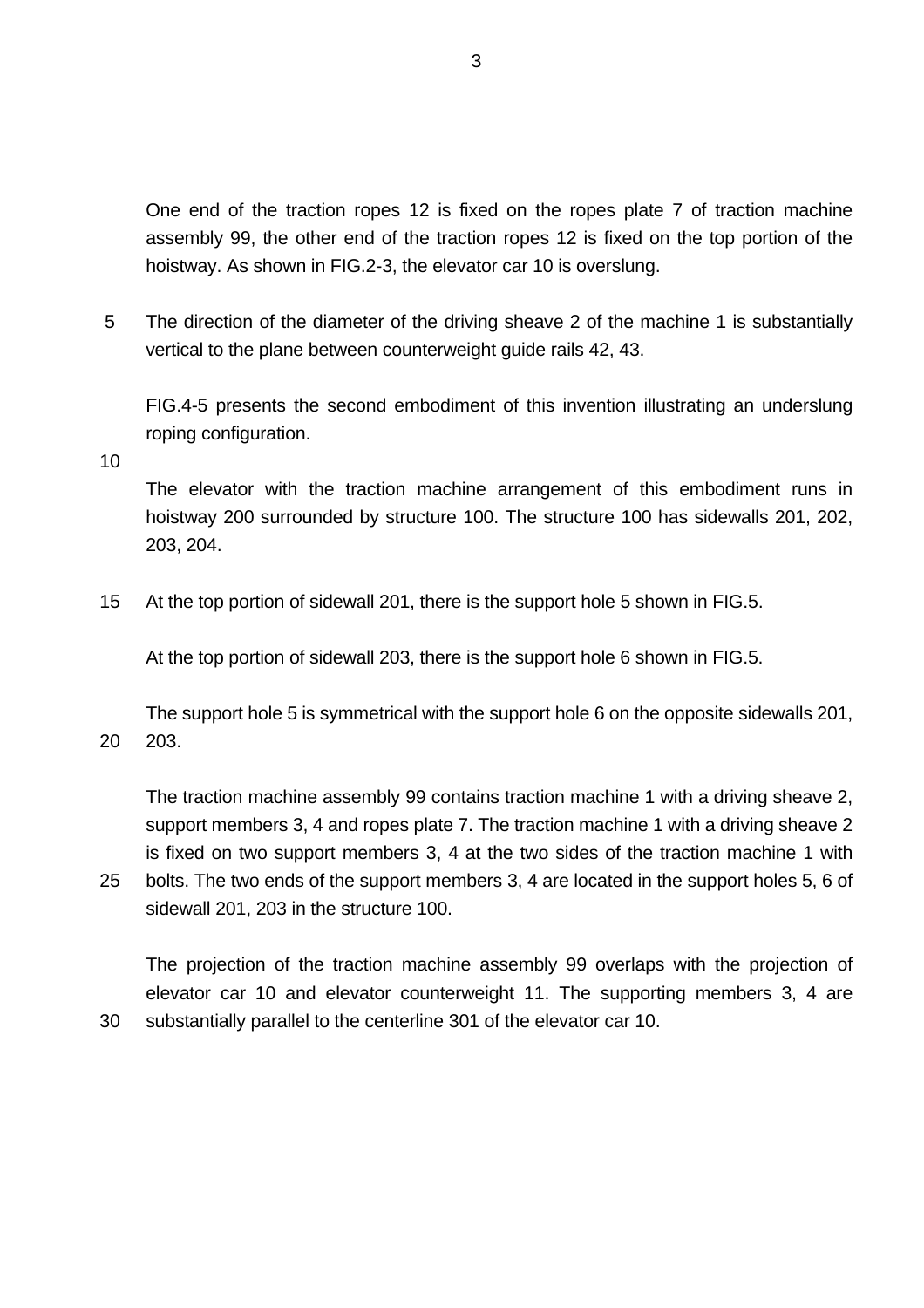The elevator car 10 is suspended by traction ropes 12 by means of pulleys 16, 17 and runs upwardly or downwardly along car guide rails 40, 41. The pulleys 16, 17 are under the elevator car. The alignment line of the pulleys 16 and 17 goes through a point directly below the gravity point of the elevator car.

5

The elevator counterweight 11 is suspended by traction ropes 12 by means of counterweight top pulley 15 and runs upwardly or downwardly along counterweight guide rails 42, 43. The number of steel traction ropes is usually at least 3.

10 One end of the traction ropes 12 is fixed on the ropes plate 7 of traction machine assembly 99, the other end of the traction ropes 12 is fixed on the top portion of the hoistway. As shown in FIG.5, the elevator car 10 is underslung.

15 The direction of the diameter of the driving sheave 2 of the machine 1 is substantially vertical to the plane between counterweight guide rails 42, 43.

FIG.6 shows the fixing position of the traction machine which is applied in this invention.

20 The machine shown in FIG.6 is a kind of gearless machine. On the opposite sides of the machine, thread holes 66 are used to connect the traction machine to the support members 3, 4.

The Claims defining the invention are as follows:

- 25 1. Elevator traction machine assembly arrangement comprising a traction machine assembly positioned above elevator counterweight and car in a hoistway with surrounded structure.
- 30 2. Elevator traction machine assembly arrangement as defined in claim 1, wherein the traction machine assembly is positioned on the top portion of the hoistway by positioning the ends of the traction machine assembly in the support holes of two opposite sidewalls of the hoistway. The support holes of two opposite sidewalls are symmetrical and at the top portion of the sidewalls.